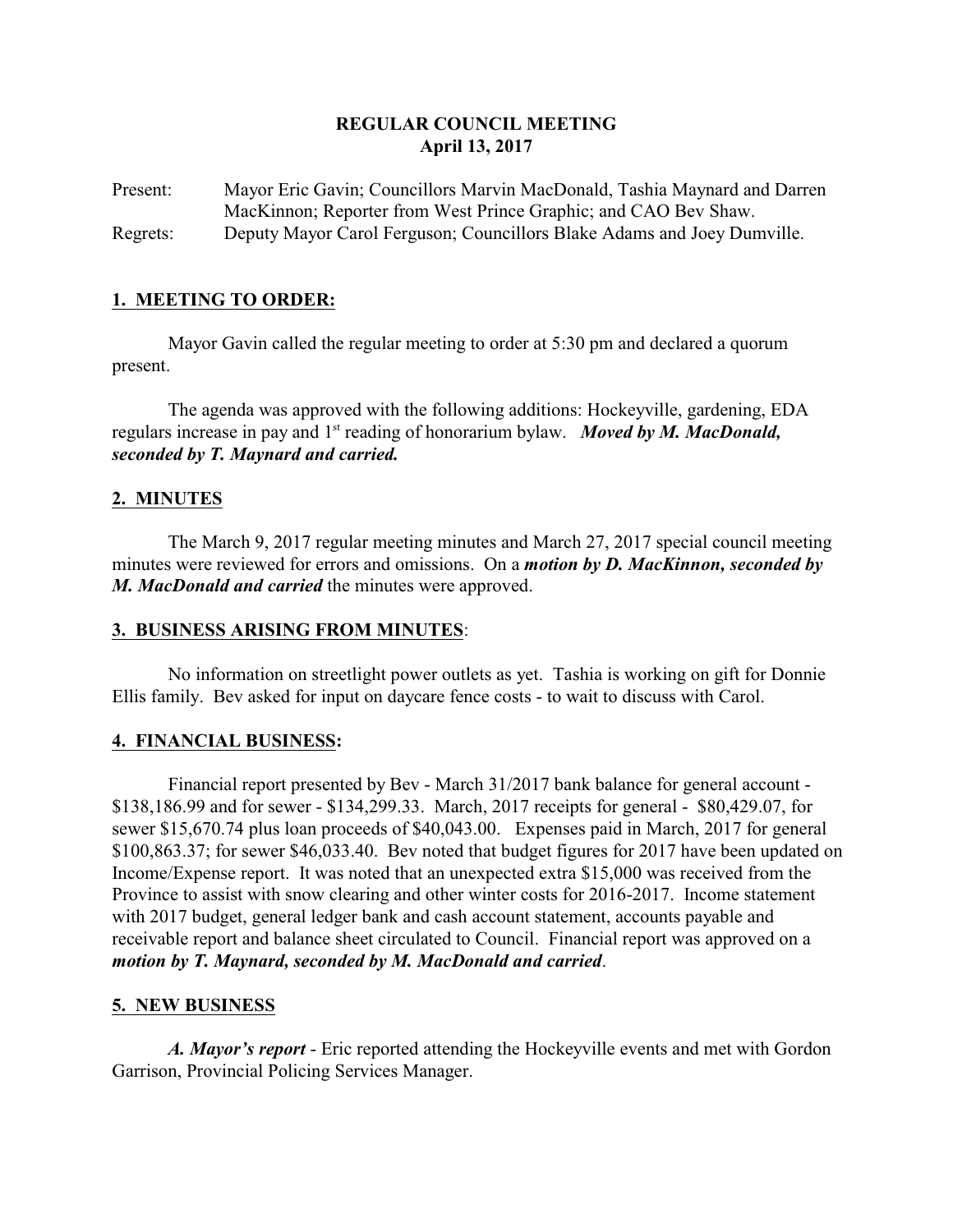*B. Administrator's report -* Bev reported audit and annual reporting to the Province near completion. Also attended some of the Hockeyville events and volunteered at the announcement party. Plan to do some research on replacing current printer/scanner. Pre trial for O'Halloran starts April 24<sup>th</sup> at Charlottetown courthouse. A new bank account has been established as required by Infrastructure Secretariat for gas tax funds. Claim # 3 for CWWF sewer project submitted. West Prince Wholesale are new tenants at CN. Business and Development permits: nil. Overtime for Bev currently at 27 hours and all vacation time used; Dale's overtime at 49 hours as of March 28/17 and all vacation time used.

#### *C. Reports from Departments*

*Properties - Darren advised he will do a survey of properties and submit a list of any* maintenance required.

*Fire Department -* Marvin reviewed report from Chief Ron Phillips. Department members responded to 3 motor vehicle accidents in March. O'Leary hosted the fire chiefs meeting with discussions on recruitment, training and mutual aid. Watson Silliker has retired from the department after 34 years of service. Thanks and well wishes were extended to Watson. Ashley Rafferty has been accepted as a probationary member.

*Police -* RCMP S/Sgt. Derrick Hewitt, District Commander joined our meeting and reviewed the monthly report saying 224 hours spent in town and members responded to 19 calls for service. Provincial statutes for the month included: 8 non-moving traffic violations, 1 speeding violation, 1 seatbelt violation, 1 driving while license suspended and 8 written warnings. Sixteen foot patrols performed in March and two check stops resulting in one charge and one written warning.

*Streets & Sidewalks* - Tashia commented that street conditions are not too bad and sidewalks are settling. Tashia to perform survey of areas that need repair.

*Recreation -* Jeff's recreation report was circulated to Council. Updates provided on Hockeyville, March break activities, recent Peewee hockey provincials, skills camp, ball hockey, 100 km yard sale, the Spud Chucker's Tournament and other upcoming summer events. Due to the heavy schedule of events this summer, Jeff has requested approval to hire an assistant from May to August. To ask Jeff to apply for Trans Canada Trail grant and participate in the national celebration for Canada 150. Darren to research signage for the 100 km yard sale.

*Development* - To ask Blake to circulate report on the status of strip mall.

*Sanitation -* Eric reported that all is well with the sewer system.CWWF project still scheduled to resume in the spring and purchase of land from Marcel Arsenault Receivership still in the works.

*D. CN Status* **-** *Moved by D. MacKinnon, seconded by T. Maynard and carried* that replacement of asphalt shingles on CN roof be advertised. *Moved by D. MacKinnon, seconded by T. Maynard and carried* that a quote be obtained for good quality laminate flooring to replace oilcloth floor in Tessa's Esthetics.

*E. Hiring of additional recreation staff - Moved by M. MacDonald, seconded by T. Maynard and carried* that approval be granted for hiring of recreation assistant for May to August at \$13 - \$15 per hour with 50% funding from outside source.